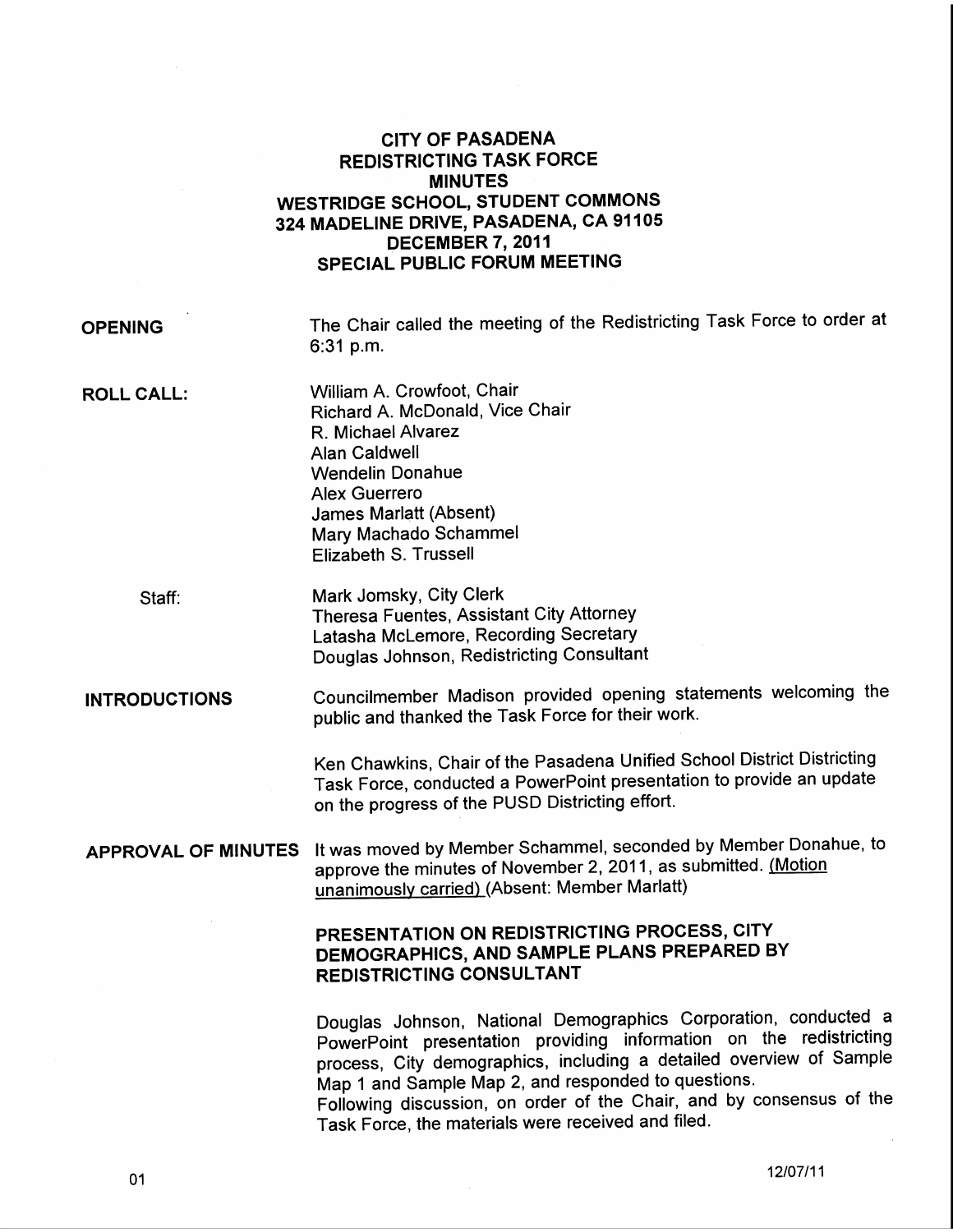## COMMENTS AND QUESTIONS FROM MEMBERS OF THE PUBLIC ON THE CONSULTANT'S PRESENTATION, CITY DEMOGRAPHICS, SAMPLE PLANS, AND/OR THE REDISTRICTING PROCESS

The following individuals provided input, comments, and/or expressed concerns in regards to the Redistricting process:

Joe Feinblatt, Pasadena Resident, expressed concern regarding the Consultant's Sample Map 2, which shows the Washington Square Neighborhood Association being completely moved out of District 5 and into District 3, and mentioned that he supports minimal changes since it would maintain the existing level of continuity.

Cynthia Adams, Pasadena Resident in the Rio Lake Neighborhood Association, spoke in support of Sample Map 1, which provides minimal changes, specifically relating to District 5.

Jonathan Edewards, Downtown Pasadena Neighborhood Association, stated concerns with the current configuration of the Downtown Pasadena Neighborhood Association being divided into four City Council districts.

Following discussion and in response to questions by members of the Task Force, Mr. Edewards confirmed that the Downtown Pasadena Neighborhood Association will submit a map that will address their stated concerns.

Chair Crowfoot encouraged members of the community to attend the next scheduled Redistricting Task Force Public Forum meeting on December 10, 2011, 6:30 p.m., at Caltech Institute of Technology, Hameetman Auditorium- 1216 East California Boulevard.

He also suggested that the Task Force consider whether there is a need for an additional public meeting to be scheduled to accommodate individuals who were unable to be present due to the recent windstorm in Pasadena, and requested that it be added to the agenda for discussion at the next meeting.